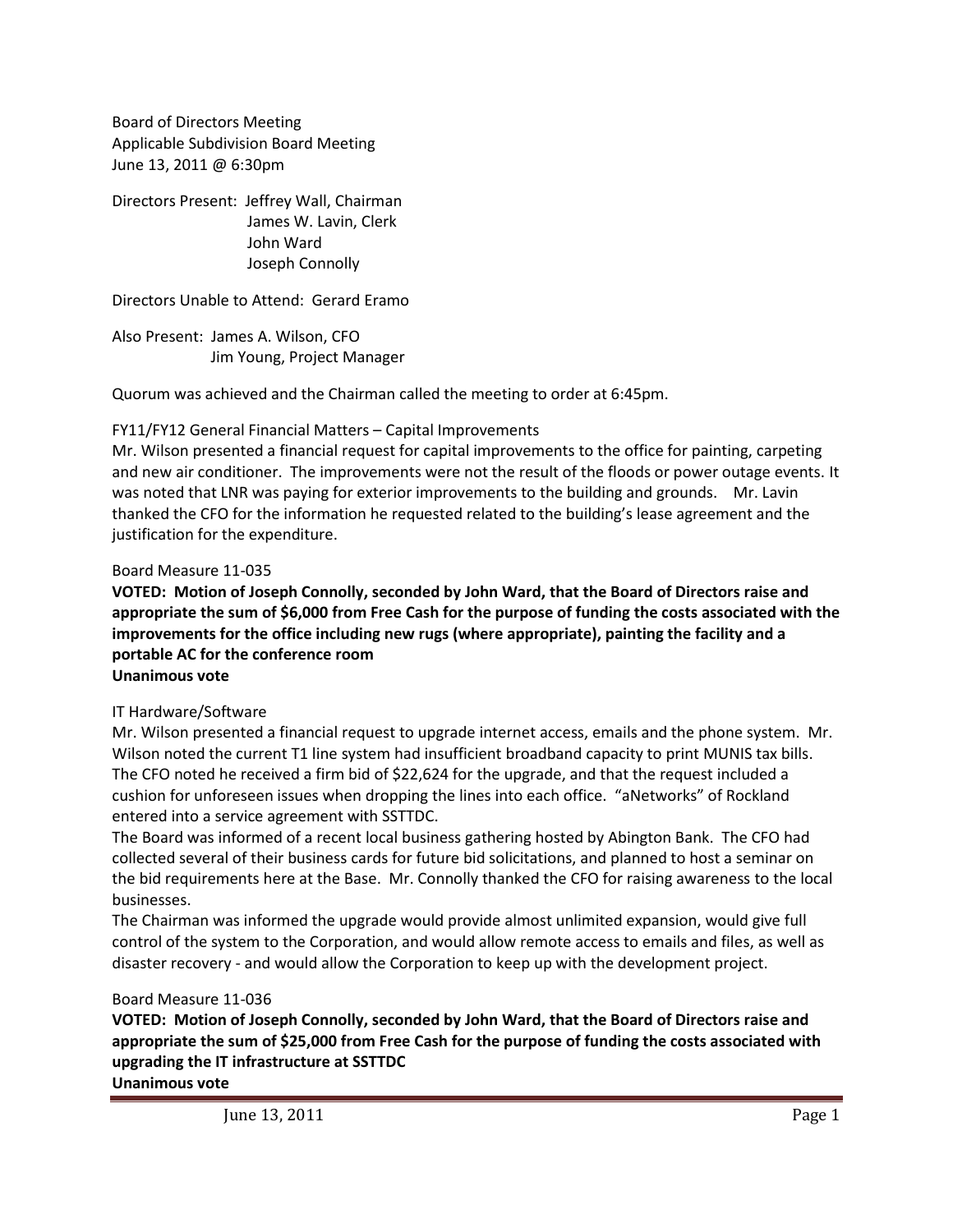## Reserve Fund Transfer – Annual Raises

The CFO noted there were 4 full time and 2 part time members of the staff eligible for a FY12 raise (4.5%). The last increase occurred in July 2008 and the employee's share of health insurance costs increased 25% since that time.

Mr. Lavin thanked the CFO for the information he requested on salary positions, proposed increases, and a comparative salary survey. He stated he had the utmost respect and appreciation for the staff, but he could not support the salary increase because many folks were still out of work with increased health costs, and also noted the Town of Abington deferred consideration of all raises to later in the year.

Mr. Connolly noted the increase over the 4 year period would break down to a 1.5% per year which didn't cover health care increases. He agreed these were still difficult times, but he supported the salary increase.

The Chairman stated the increase would be effective on July 1, 2011 and was not retroactive, and that one full time employee retired and was replaced on a part time basis. He further stated the salary increase was the right thing to do, to keep good people in this organization and to maintain our service levels and our commitment to the SouthField project.

## Board Measure 11-037

**VOTED: Motion of John Ward, seconded by Joseph Connolly, that the Board of Directors transfer the sum of \$20,407 from the (FY12) Reserve Fund for FY12 for the purpose of funding the costs associated with the grant of a 4.5% salary increase for the staff. Furthermore, that the CFO with the assent of the CEO is authorized to distribute said sum across the various salary line items to meet the intent of this measure**

## **3-1 vote Mr. Lavin opposed**

# Applicable Subdivision Board

Brian Brewer, civil engineer consultant for LNR, attended the meeting to present the revisions to the Phase 1A Definitive Subdivision Plan - to adjust the boundary between parcels R3B and R3C, to include the roadway and utility design for Privet Path, and the continuation of an alleyway connecting Thistle Lane to Privet Path.

Mr. Young noted that the roadway/utility work would most likely commence this construction season, and that a project review fee of \$12,000 would be held in reserve for continued inspectional services and oversight of utility and infrastructure work.

The Board was informed that Whitman Homes planned to purchase parcel R3B after the appeal period expired for this revision and submitted a site plan application for 6 residential lots (3 town homes/3 single family homes). A Zoning Enforcement Officer (ZEO) Public Hearing was scheduled for June 29<sup>th</sup>. If approved by the ZEO, the applicant would submit a Variance Request (for setbacks) to the Board of Directors. Mr. Young noted the Phase 1A Definitive Subdivision Plan was on land owned by LNR and that all utilities were underground.

#### Board Measure 11-031

**VOTED: Motion of John Ward, seconded by Joseph Connolly, to approve, with conditions, the Revised Phase 1A Definitive Subdivision Plans dated May 24, 2011 submitted by LNR South Shore, LLC. All conditions of the approval shall be as noted in the Certificate of Action to be recorded with the Norfolk County Registry of Deeds**

**Unanimous vote**